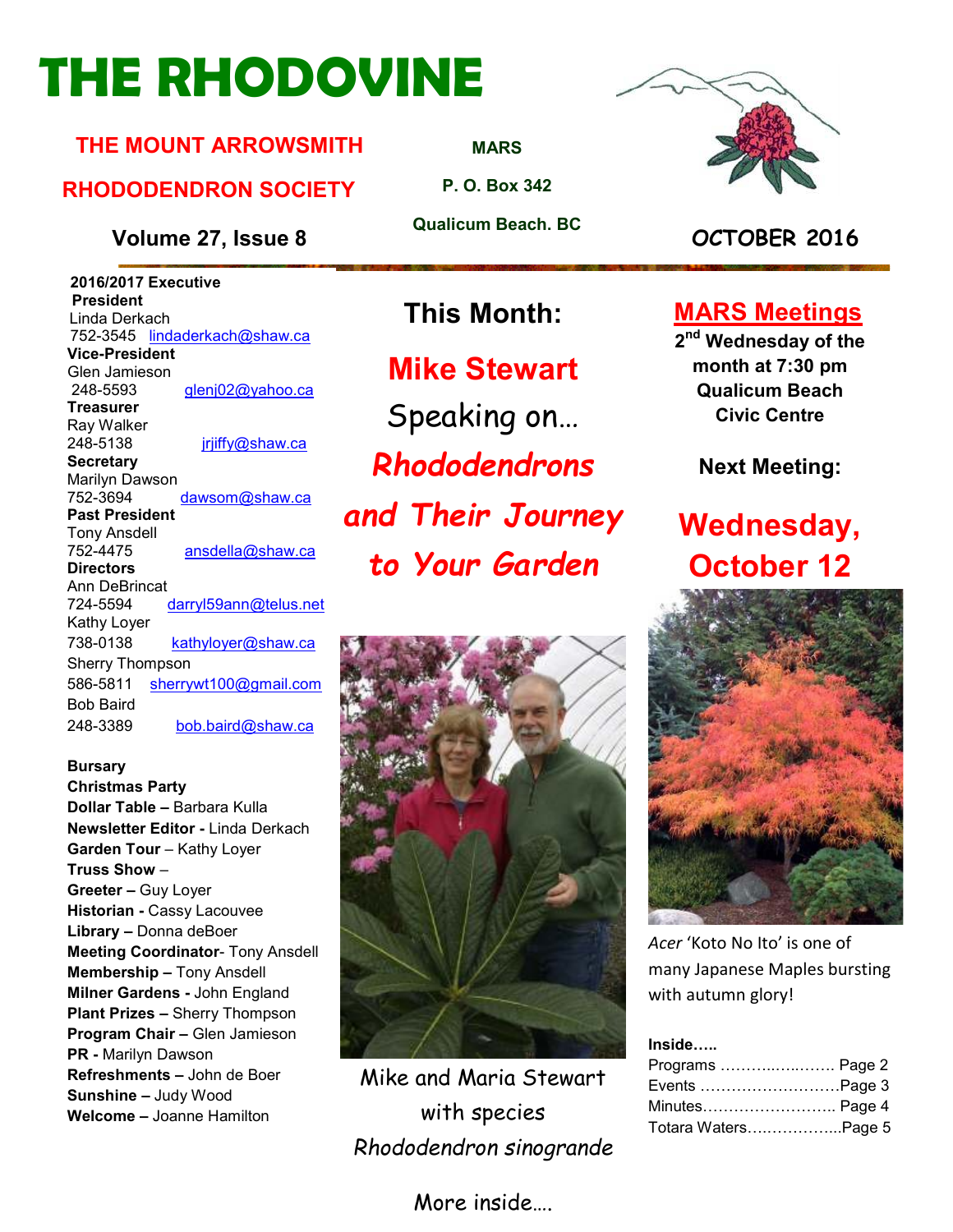## *October Speaker:*

## *Mike Stewart*



Mike is a past President of the American Rhododendron Society, and is the current President of the Rhododendron Species Foundation and Botanical Garden in Federal Way, Washington. The Rhododendron Species Botanical Garden holds the largest collection of species rhododendrons in the world. Mike and his wife Maria have traveled to Sichuan, Yunnan, and eastern Tibet in search of species rhododendrons. Their last expedition in June 2015, took them to Sikkim, in the Himalayan Mountains. Sikkim is a very high elevation northern state of India, just east of Nepal, on the Tibetan border. There, along with others from the Rhododendron Species Foundation, they located 33 of the 36 known species in that region.

"Rhododendrons and Their Journey to Your Garden" will focus on species rhododendrons and the legendary explorers who discovered them. The presentation is complemented with many exceptional photographs of both rhododendrons in the wild, and the mountainous regions in Asia where they were discovered. Come and enjoy this unique and informative presentation.

# *Upcoming*

## *Programs…*

- *October 12* 
	- *Mike Stewart*

#### *November 12*

• **Dennis Bottmiller of the Rhododendron Species Botanical Garden on Propagation** 

# *Exciting Events…*

- *Sept 30–October 2, 2016* 
	- *ARS Western Regional Conference, Newport, Ore*
- *April 27-30, 2017* 
	- *ARS Spring Convention in Eureka, California*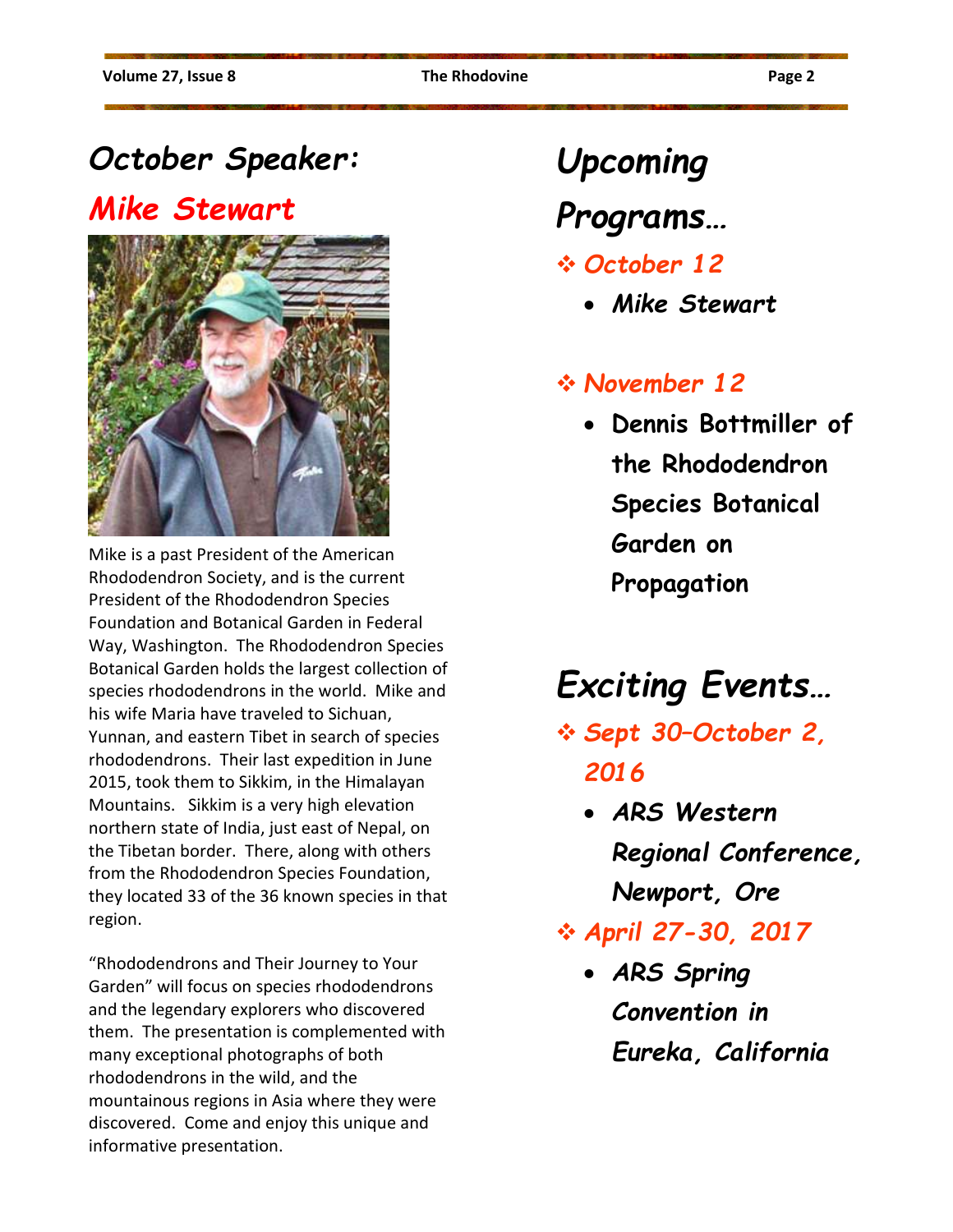## **A Note From Your President…**

*Linda Derkach* 

Our garden activity year is well underway at MARS….and we hope that you will take advantage of one of our many activities and join in the fun.

### *This is the best way to make lifelong friends!*

Here is a brief summary of some activities in the planning stage.

### **Propagation Group**

More than 20 MARS members will attend the first planning meeting for propagating rhododendrons for ourselves and the club. Please come and join us – or just get on the news list so that you can participate when it works for you. Thursday, October 6 at 1:30 at Paramount Orchids on Renz Road. Please contact Margot Moser for more information.

### **MARS Mother's Day Garden Tour**

Our garden tour is the highlight of the gardening year here in mid Vancouver Island. Our committee is just starting to select gardens. There will be lots of important tasks coming up in January and we would love to have some new folks join our committee. Please contact Kathy Loyer.

#### **Rhododendron Show and Sale**

April 22, 2017 is the date for our show and sale, and we need lots of helpers. Tasks include set-up, plant sales, cashier, hall decoration – and of course the truss competition along with lots of buying of unusual, hard to find and irresistible plants from specialty nurseries – lots of fun!

#### **And Always…Great Programs!**

See you on Wednesday, October 12 for a fascinating journey through the Himalayas in search of rhododendron species. Take care, Linda

**You're Invited! Mid-Island Floral Art Club** 

**Thursday, October 13**  2:15 pm

Stephens United Church Hall 150 Village Way Qualicum Beach

> **Demonstration: Laura Dempsey**  of Petal and Kettle on **Sticks and Stones - Minimalist Design with Maximum Effect**

For information call Joanne 250-757-8969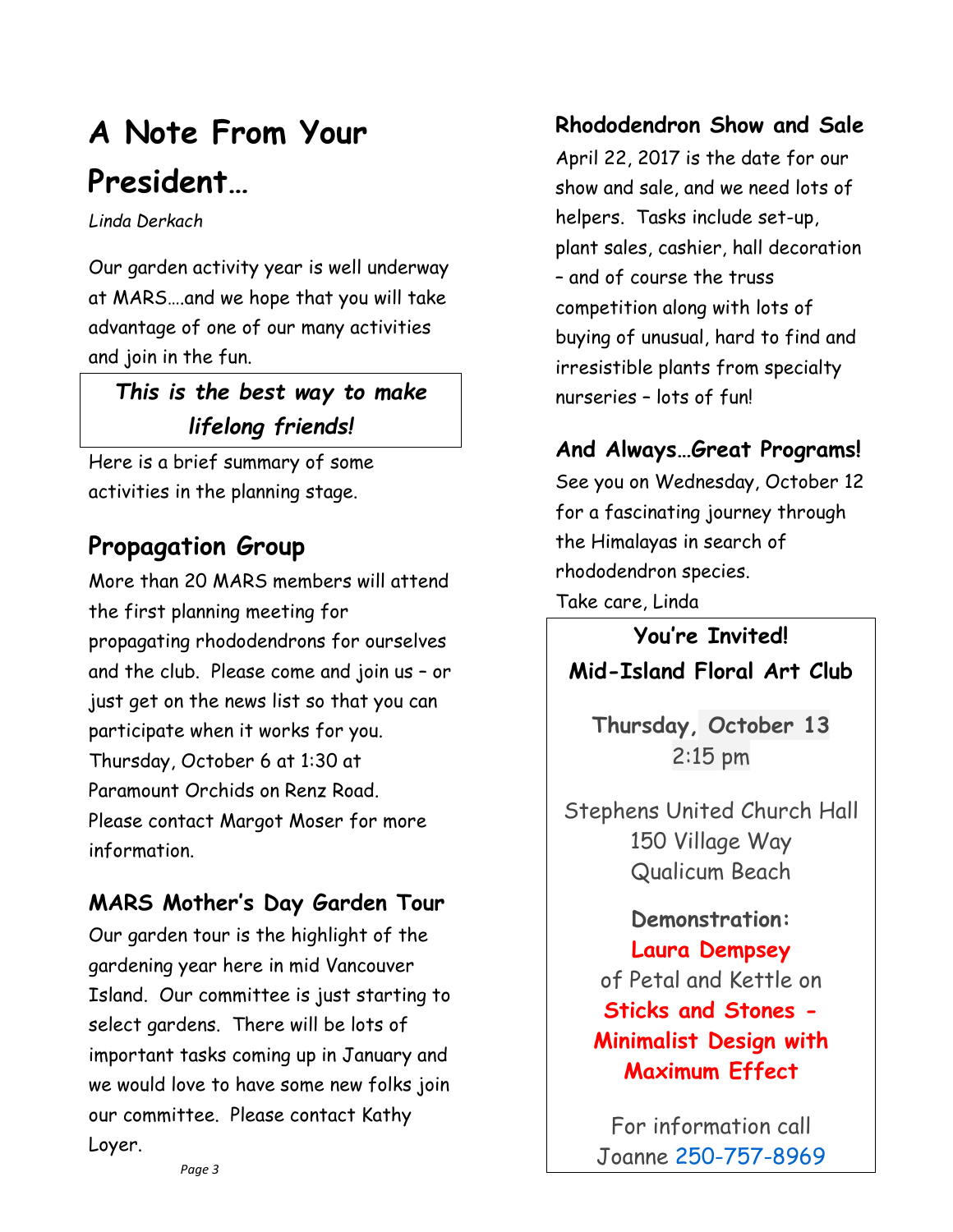#### **Mt. Arrowsmith Rhododendron Society General Meeting Qualicum Beach Civic Centre September 14, 2016 at 7:30 pm Minutes**

President Linda Derkach opened the first meeting of the 2016 -17 season welcoming all members and noting the presence of new members, Art and Rose Prufer and Ann Zimmerman. She also introduced Sherry Thompson as the new "goody person", charged with contacting members to provide treats for the coffee table each month.

Art and Susan Lightburn of the Nanaimo Rhododendron Society were the presenters for the evening discussing their recent extensive trip to Bhutan via Kolkata and Assam in India. Susan's photos covered a wide range of life in Asia, the exotic flowers and some endangered species, the golden langur to name one, said to exist only in western Assam.

Linda explained the need for members to embrace reading the digital version of JARS and forgoing a magazine copy. Cost of printing and mailing the quarterly absorbs a good deal of the membership fee. She asked members to indicate their awareness of JARS online. Of the 40 members in attendance, only five have tried and found it difficult. Most were aware that it existed but preferred the magazine. 17 of the 40 indicated they would take just the digital version if it were offered. Linda also asked for an indication who was receiving Rhodo Notes, email alerts from the ARS of various items. Because few were, she will send them out to members when they arrive from the ARS.

**BUSINESS: 1**. Glen Jamieson urged members to look at a new on-line magazine Rhododendrons International which represents chapters worldwide and appears once or twice a year.

.

2. Treasurer Ray Walker sought a motion from the floor that "the money received from the 2015 Convention in Sidney be directed to the Species Garden at Milner Gardens and Woodland. The money was awarded with the stipulation that it be used to enhance and promote the genus rhododendron. Moved by John DeBoer and seconded by Kel Roberts. It carried unanimously.

3. Wanted: someone to coordinate the **2017 Truss Show and Sale** on April 22 and others to form a committee to do the early planning. The arena has already been booked.

4. At the May meeting members were enthusiastic about hosting the **2019 Fall Conference** in Qualicum Beach and Parksville. The ARS has been informed and we have formed a steering committee consisting of Kathy Loyer, Tony Ansdell, Marilyn Dawson, Linda Derkach and Glen Jamieson to initiate the procedure.

5. Tony Ansdell gave a brief update on the Species project at Milner. Late last spring a possible midden was discovered in the immediate area. The appropriate groups were informed, including the local First Nations. VIU has decided to check the entire 70 acres because there are other expansion plans ahead. VIU will absorb all costs. Planting on the species project is expected to be delayed at least six months, but some aspects of the project can move ahead.

**Draw prizes: The** Door prize, *Rhododendron* 'Golden Wedding' was won by Donna DeBoer; other prizes were *R*. 'Midnight Mystique', a red azalea and a mixed planting. Winners were Sherry Thompson, Ann DeBrincat and Brenda Moore.

**Meeting adjourned: 9:40 pm**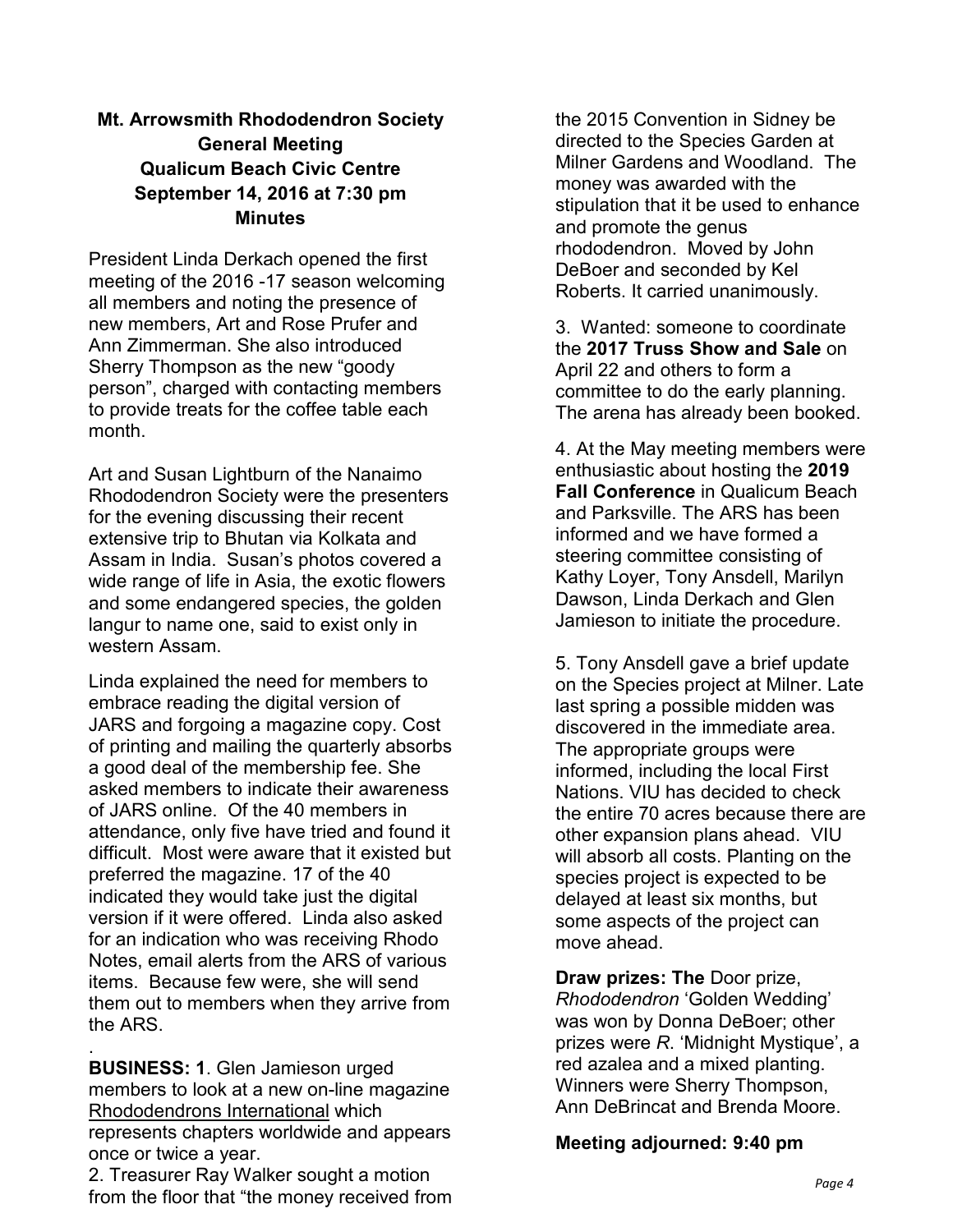## *Totara Waters - New Zealand's Subtropical Paradise*

#### Words and Photos: Linda Derkach

New Zealand's North Island offers a warm climate and home to many subtropical plants. Totara Waters was the first stop on our garden tour of New Zealand in 2014.



This gorgeous Vireya rhododendron greeted us upon arrival at Totara Waters – a subtropical garden just north of Auckland, New Zealand on Waitemata Harbour.



Handsome jars and intriguing bromeliads were everywhere. *Page 5*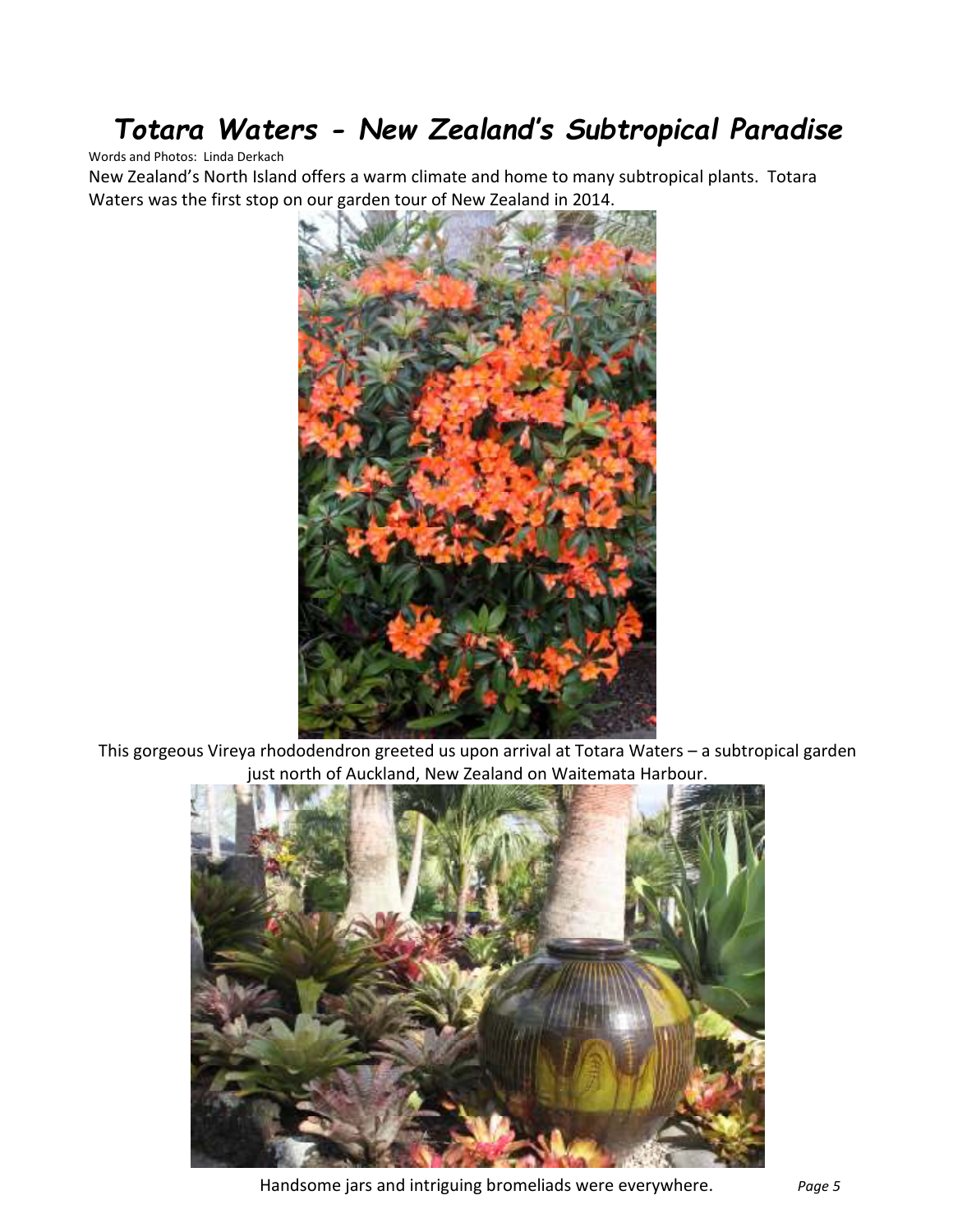

This enormous agave was a show stopper!

![](_page_5_Picture_2.jpeg)

Totara Waters is home to many aloes. This is the spectacular spiral aloe *- Aloe polyphylla.*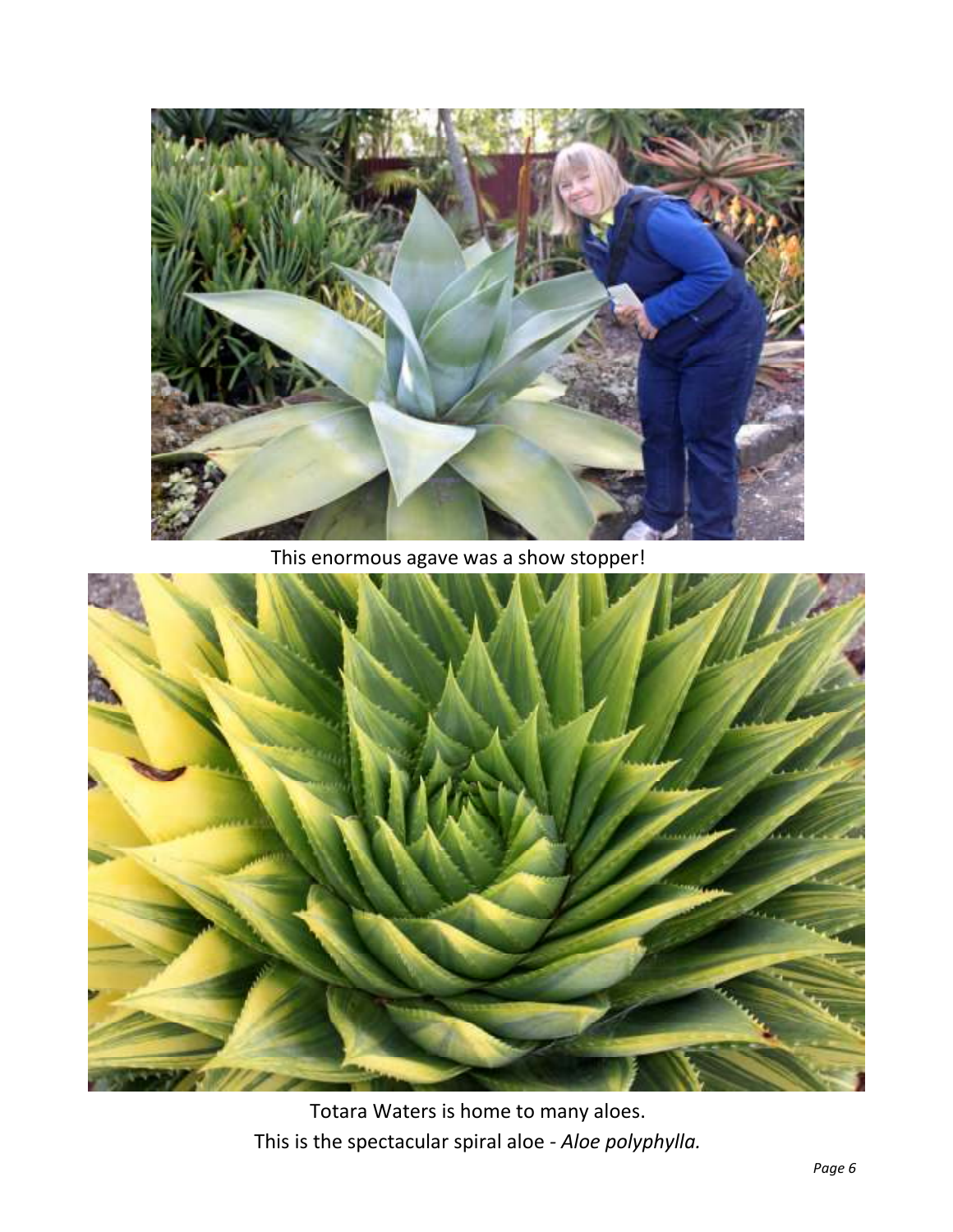![](_page_6_Picture_0.jpeg)

A view through the garden to the tranquil waters of Waitemata Harbour.

![](_page_6_Picture_2.jpeg)

Echevaria thrives here outside all year round.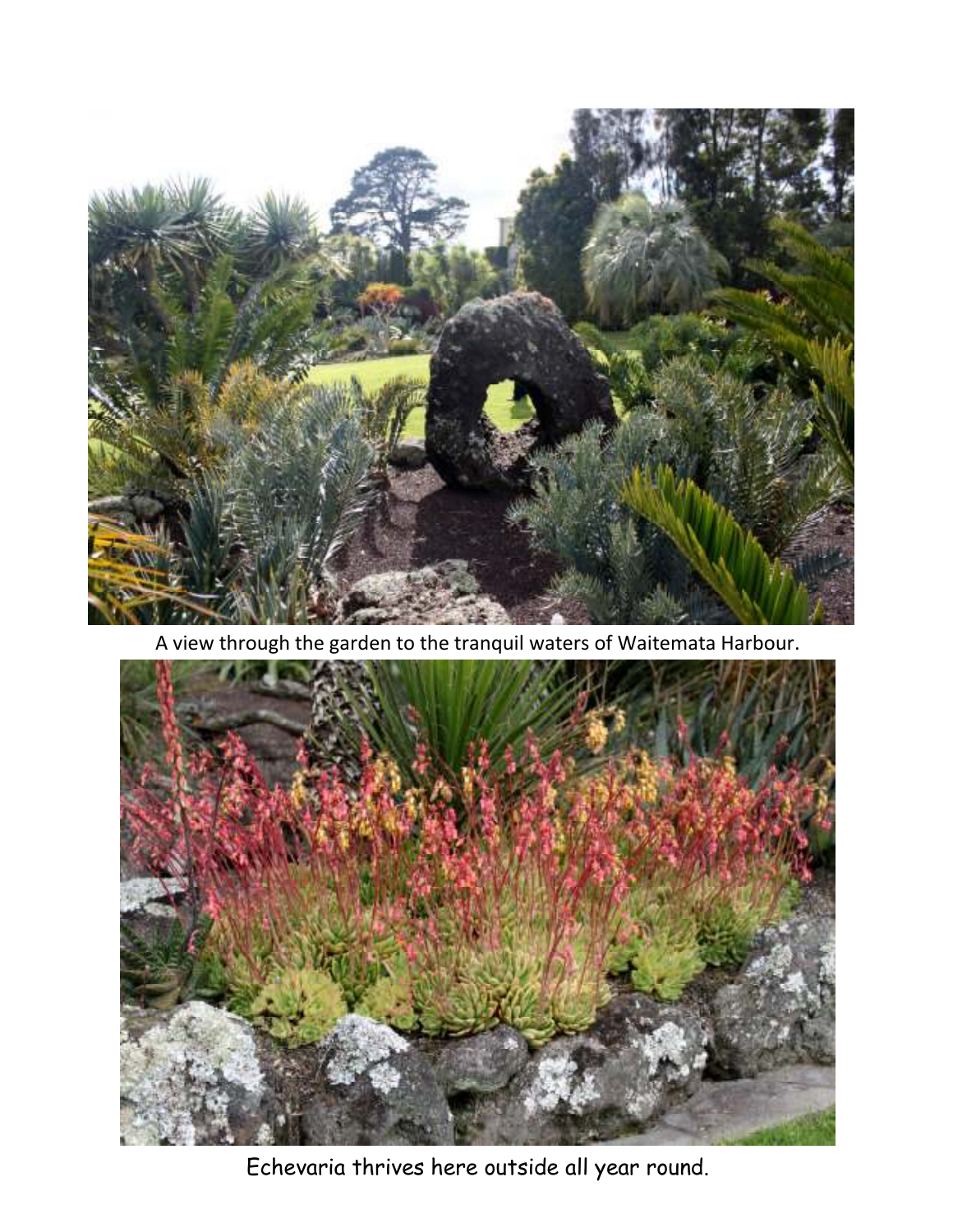![](_page_7_Picture_0.jpeg)

Many cycad palms call the garden home.

![](_page_7_Picture_2.jpeg)

A dish of sundew and a huge variety of echevaria and other succulents populate the rocks and crevices of Totara Waters.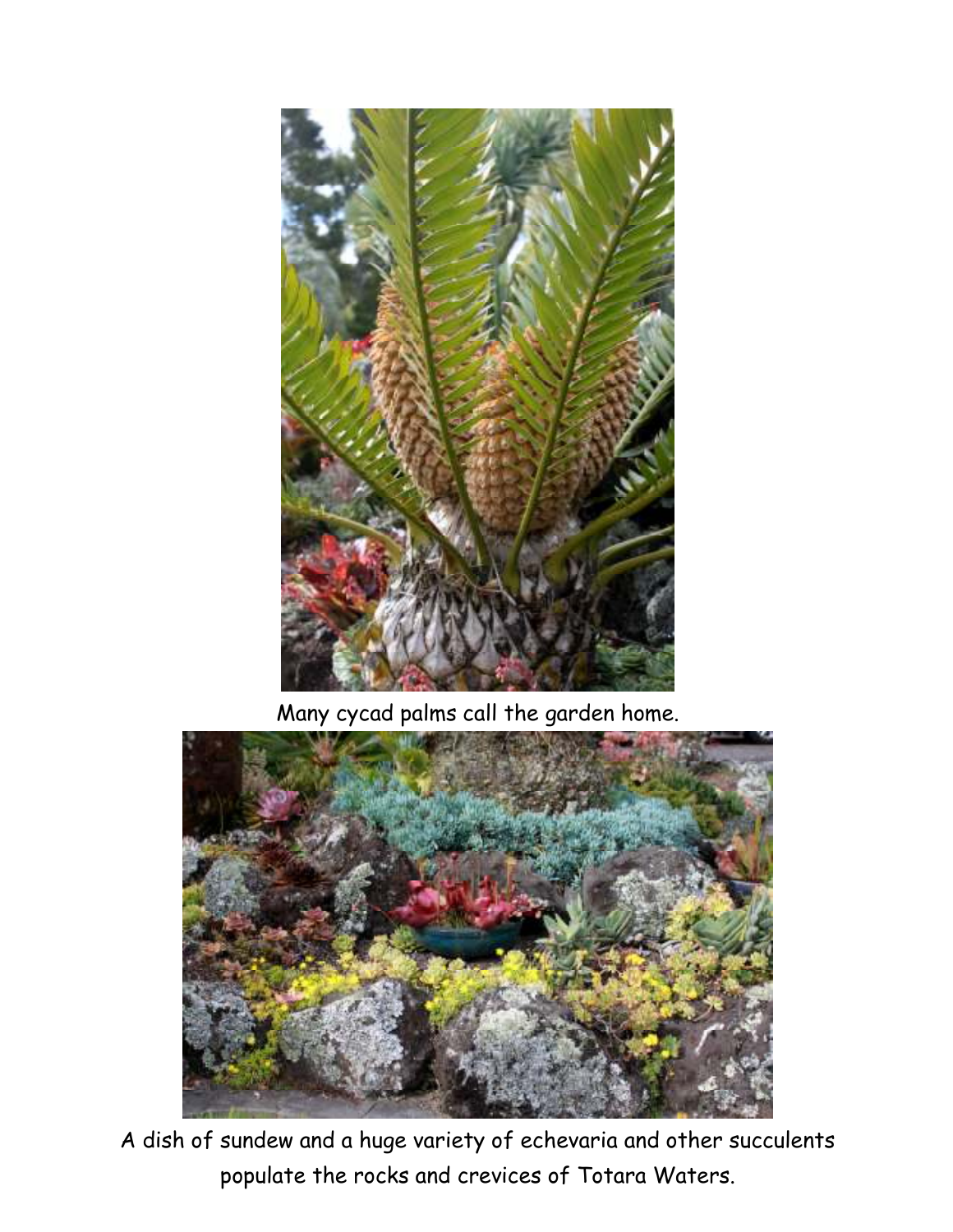![](_page_8_Picture_0.jpeg)

A huge variety of bromeliads thrive in the garden and even on a weathered tree trunk.

![](_page_8_Picture_2.jpeg)